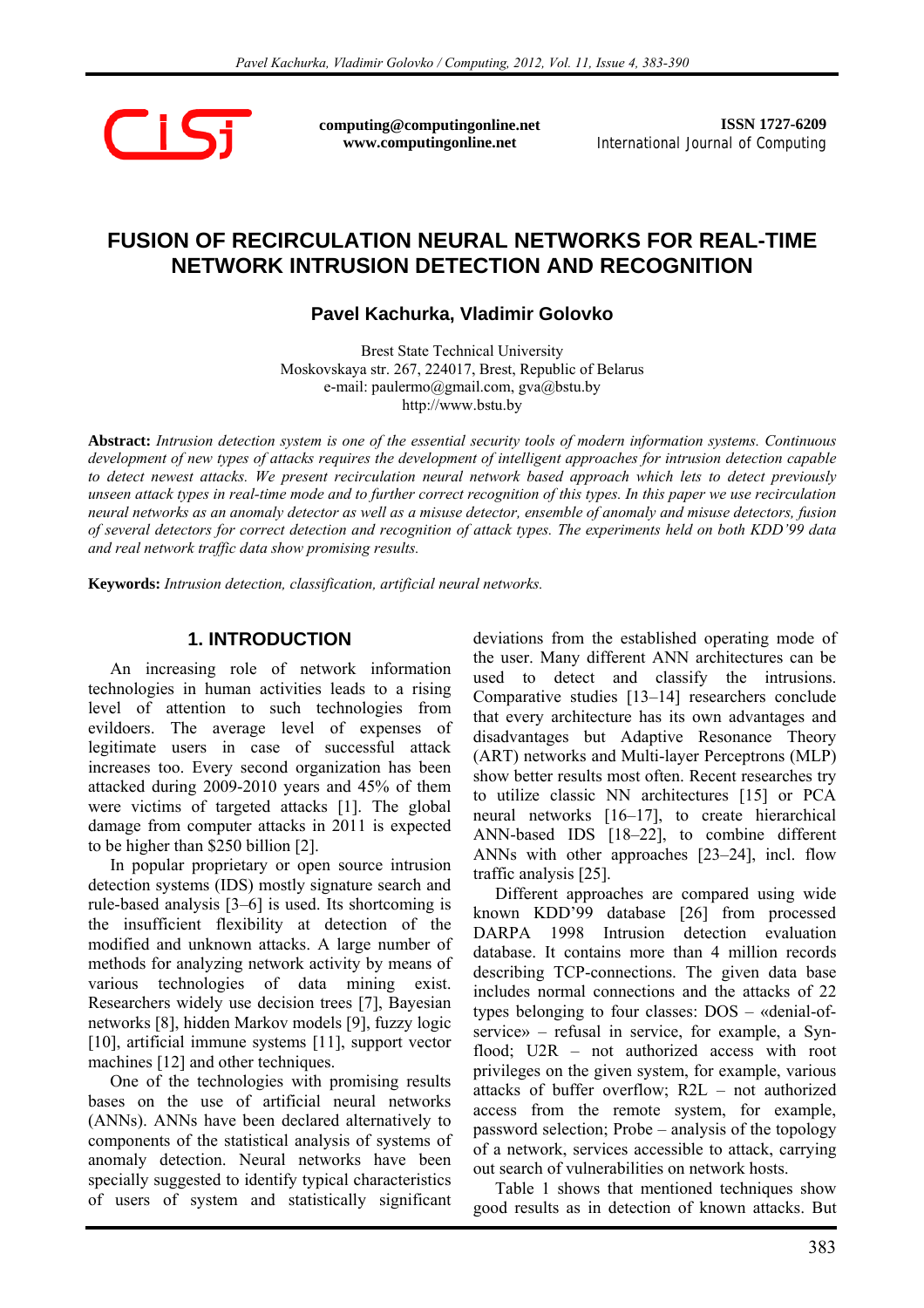during the detection of new attacks the FNR and FPR can raise up to 30-50% [24]. The quality of attack class recognition is shown in Table 2. You can see that ANN-based approaches operate better than others.

|  | <b>Table 1. Best Results In Attack Detection</b> |
|--|--------------------------------------------------|
|--|--------------------------------------------------|

| Approach                  | <b>FNR, %</b> | FPR, $%$ |
|---------------------------|---------------|----------|
| Flexible Neural Tree [17] | 1,2           | 0,3      |
| MLP [22]                  | 5,8           | 0,8      |
| Clasterisation[12]        |               | 10       |
| K-NN $[12]$               |               |          |
| <b>SVM</b> [12]           |               |          |

| Approach                                 | $\cos, \frac{\pi}{6}$ | probe, $%$ | r2l, % | u2r, % |
|------------------------------------------|-----------------------|------------|--------|--------|
| Gaussian classifier                      | 82,4                  | 90,2       | 9,6    | 22,8   |
| K-NN                                     | 97,3                  | 87,6       | 6,4    | 29,8   |
| Decision Trees [18]                      | 99,8                  | 50,0       | 33,3   | 50,0   |
| Bayesian Networks [18]                   | 99,7                  | 52,6       | 46,2   | 25,0   |
| Flexible Neural Tree [17]                | 98.8                  | 99.3       | 98,8   | 99.9   |
| Fuzzy NN [19]                            | 100,0                 | 100,0      | 99.8   | 40,0   |
| <b>MLP</b> [18]                          | 99.9                  | 48,1       | 93,2   | 83,3   |
| <b>RBF</b> [20]                          | 98.8                  | 98,0       | 97,2   |        |
| Hierarchy of PCA<br>Networks [21]        | 100,0                 | 100,0      | 97,2   |        |
| PCA Networks & SOM<br>$\lceil 21 \rceil$ | 99,0                  | 75,2       | 77,0   |        |
| Hierarchy of SOM [20]                    | 96.9                  | 81,3       | 0.0    | 1,1    |

**Table 2. Best Results In Attack Recognition** 

Most of IDS techniques use only anomaly detection or only misuse detection. The combination of this approaches can show better results than the systems using them separately. The goal of this study is to build IDS capable to 1) detect and recognize known attacks with the accuracy comparable to the best shown above; 2) detect previously unseen attacks with low false positive and negative rates; 3) combine anomaly and misuse detection in one technique.

In this paper the neural network based approach to anomaly and misuse detection on the basis of the analysis of the network traffic is described. The algorithm of IDS functioning is discussed and the building of working prototype is described.

The paper is organized as follows. The anomaly detectors based on recircular neural networks (RNNs) are described in the section 2. The misuse detectors are described in the Section 3. The joint functioning of anomaly and misuse detectors in one ensemble is discussed in the Section 4. Section 5. presents the fusion classifier bsed on previously discussed detectors. Test results of presented approaches on KDD'99 dataset are presented in Section 6. The structure of IDS prototype and its testing on real data are presented in Section 7. The conclusion is made in Section 8.

## **2. RNN-BASED ANOMALY DETECTORS**

There are two technologies in intrusion detection: anomaly detection and misuse detection. Their basic difference consists that at use of the first the normal behavior of the subject is known and deviations from this behavior are searched while at use of the second attacks which are searched and distinguished among normal behavior. Both techniques eliminate each other's defects, owing to what the best results of detection can be reached only applying them simultaneously, within the limits of different IDS subsystems or with use of the combined detection methods.

It is proved [27], what the best results at classification (even a question – «attack or not?» is definition of an accessory to a class of attacks or a class of normal connections; not speaking already about definition of a class of attack) give classifiers independent from each other. There are much more abilities for construction of a cumulative estimation of the general classifier at use of independent detectors of the identical nature.

Recirculation neural networks (see Figure 1) differ from others ANNs that on the input information in the same kind is reconstructed on an output. They are applied to compression and restoration of the information (direct and return distribution of the information in the networks «with a narrow throat»), for definition of outliers on a background of the general file of entrance data.



#### **Fig. 1 – 3-layered RNN Architecture**

Nonlinear RNNs have shown good results as the detector of anomalies: training RNN is made on normal connections so that input vectors on an output were reconstructed in themselves, thus the connection is more similar on normal, the less reconstruction error is:

$$
E^k = \sum_j (\bar{X}_j^k - X_j^k)^2, \tag{1}
$$

where  $X_j^k$  – *j*-th element of *k*-th input vector,  $\overline{X}_j^k$  – *j*-th element *k*-th output vector. Whether  $E^k > T$ , where  $T$  – certain threshold for given RNN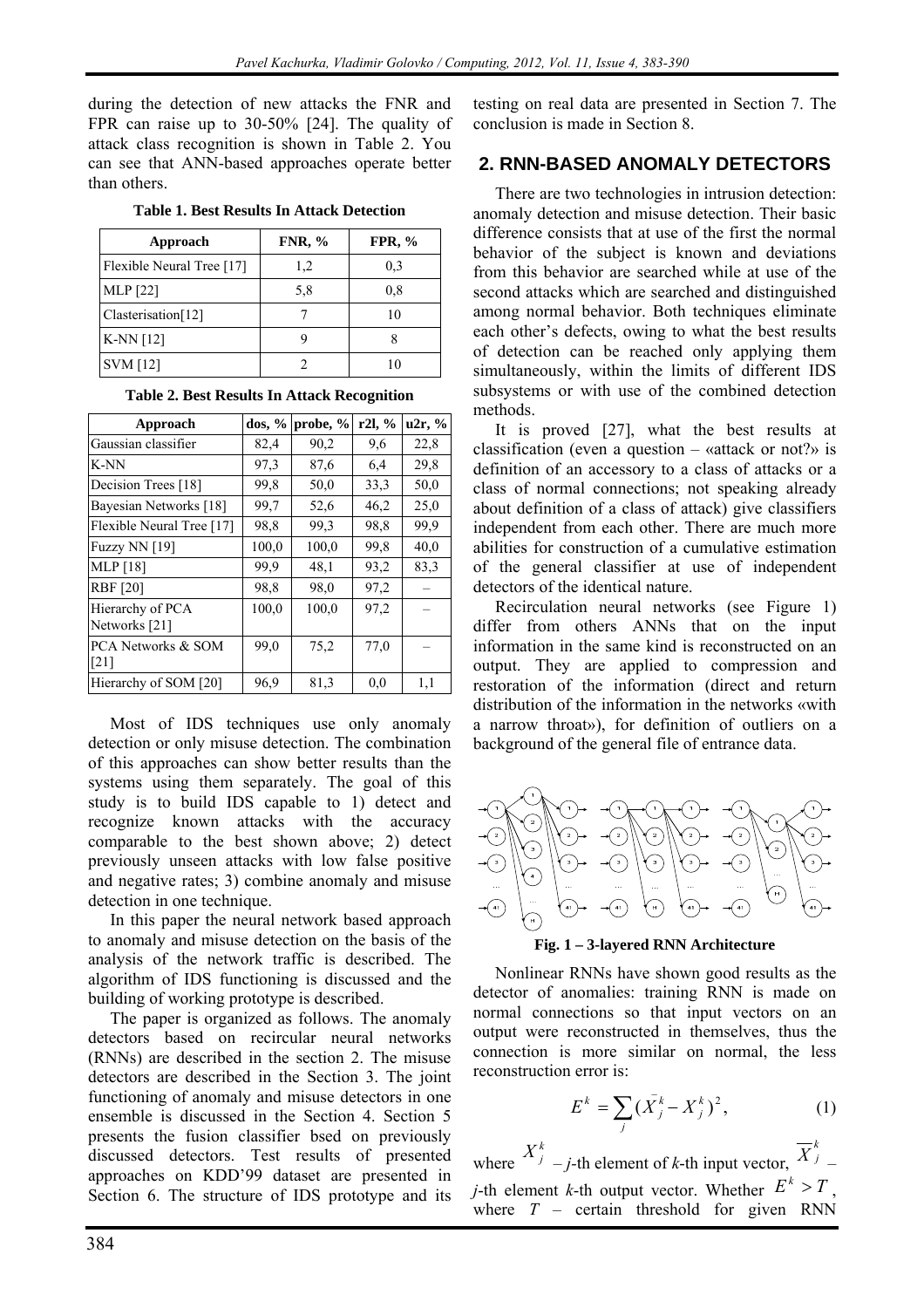connection admits anomaly, or attack, differently – normal connection (see Figure 2). Thus there is a problem of a threshold T value determination, providing the most qualitative detection of abnormal connections. It is possible to get threshold value minimizing the sum of false positive (FP) and false negative (FN) errors, basing on cost characteristics of the given errors – FN error seems to be more expensive, than FP error, and its cost should be higher.



**Fig. 2 – RNN-based anomaly detection** 

#### **3. RNN-BASED MISUSE DETECTORS**

The described technique of definition of an input vector accessory to one of two classes – "normal" or "attacks", that is "not-normal"  $-$  it is possible to use in opposite way. If at training the detector of anomalies we used normal vectors which were restored in itself, and the conclusion about their accessory to a class "normal" was made, training the detector on vectors-attacks which should be restored in itself, it is possible to do a conclusion about their accessory to a class of "attack". Thus, if during functioning of this detector the reconstruction error (1) exceeds the certain threshold, given connection it is possible to carry to a class "not-attacks", that is normal connections. As training is conducted on vectors-attacks the given approach realizes technology of misuse detection, and its use together with previous technique is righteous.



**Fig. 3 – RNN-based misuse detection** 

Thus, one RNN can be applied to definition of an accessory of input vector to one of two classes – to on what it was trained or to the second class, to which outliers correspond.

### **4. ENSEMBLE OF RNN-BASED ANOMALY AND MISUSE DETECTORS**

As it was mentioned above anomaly detectors can function with high False Positive Rate while the misuse detectors can skip targets not belonging to training database. The use of two approaches within one system helps to avoid the disadvantages of each technology without losing their dignity. This will reduce I-type and II-type errors increasing accuracy of prediction.

If anomaly and misuse detectors base on different approaches then the problem of the complexity of final decision exists. The biggest problem in such approach is to make decision when the attack was detected only by one detector.

Ensemble made of two RNN-based detectors – anomaly detector and misuse detector described above – lets to analyze not only binary vectors of their decisions but to construct the decision basing on their output data. In the terms of RNN-based detectors it means that we can compare reconstruction errors of anomaly and misuse detectors (see Figure 4):

$$
\begin{cases}\nX \in A_N, & e\text{ in } E_A \le E_3, \\
X \in A_P, & e\text{ in } E_A > E_3,\n\end{cases}
$$
\n(2)

where  $E_A$  – reconstruction error on the anomaly detector,  $E_3$  – reconstruction error on the misuse detector,  $A_N$  – normal connections (negative),  $A_P$  – attacks (positive).



**Fig. 4 – RNN ensemble-based intrusion detection** 

This approach requires equal quantity of synaptic connections in the detectors and equal MSE achieved during the training phase. Opposite reconstruction errors can become incomparable that leads to decision making basing on the private decisions of every detector.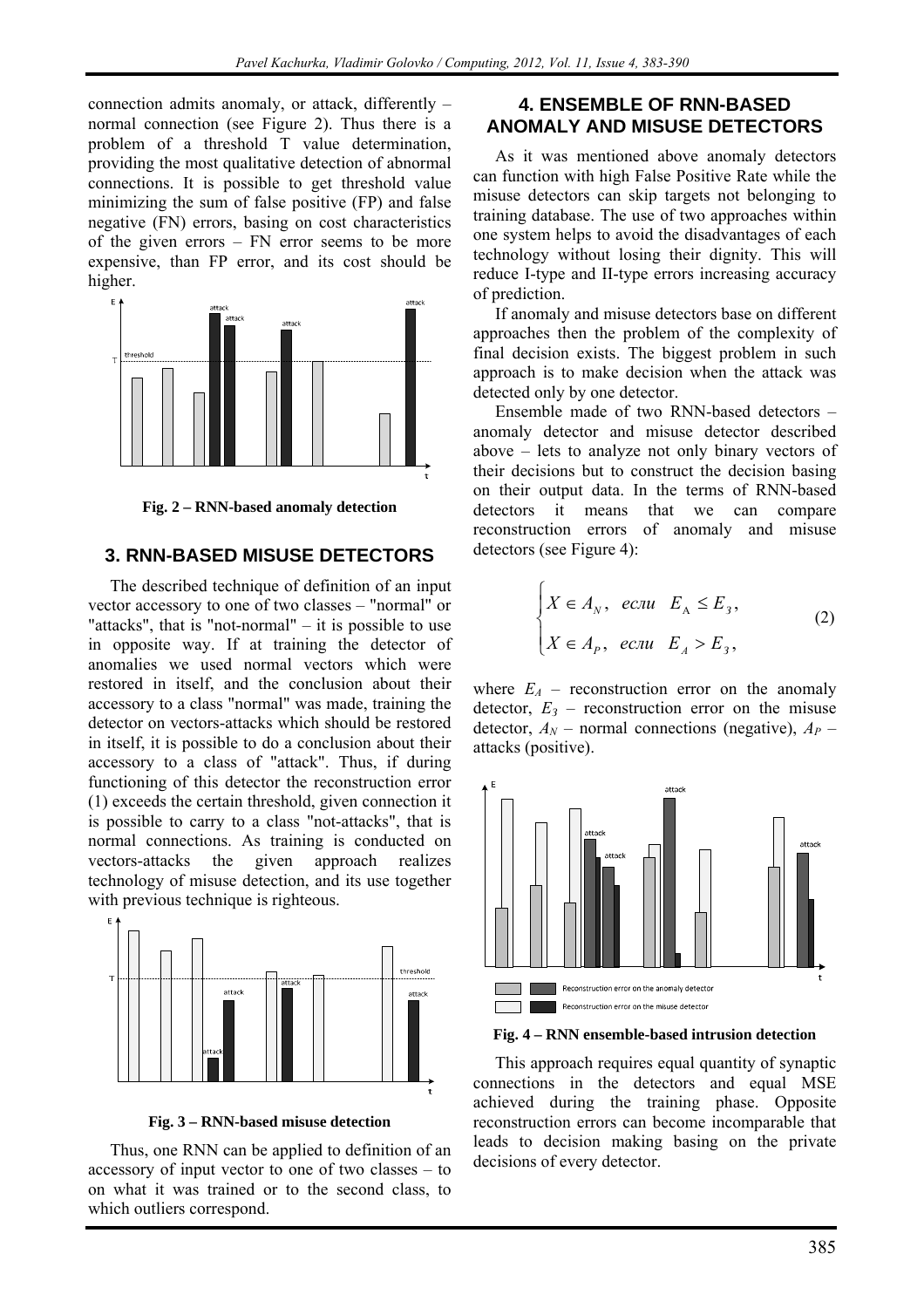#### **5. FUSION OF RNN-BASED CLASSIFIERS**

As it was told above the best classification results can be achieved using several independent classifiers of the identical nature because construction of the general estimation from private can be made by greater number of methods. We shall unite the private detectors trained in the previous section in one general.

The main idea of this approach is that every new detector can be trained using the data samples not recognized by the operating detectors. In such a way general classifier can grow from one normal detector to many parallel neural detectors (see Figure 5).



**Fig. 5 – General Classifier Generation** 

The general classifier consists from *N* private detectors, each of which has a threshold *T*. To make estimation values comparable it is enough to scale reconstruction error on a threshold to get the relative reconstruction error:

$$
\delta_i^k = \frac{E_i^k}{T_i} \,. \tag{3}
$$

Thus, than less  $\delta_i^k$  is, the probability of accessory of an input image  $X^k$  to a class  $A_i$  is higher.

### **6. RNN-BASED APPROACH TESTING ON KDD'99 DATASET**

KDD'99 dataset [26] contains almost 5 million connection records and only 20% of them represent normal network traffic. As for the main test dataset ("ALL") we shall use 10%-sample of KDD database. It contains 494020 connections including attacks of 22 types.

For validation of the possibility to detect

unknown attacks we shall add test dataset "ALL-NEW" made of records from the KDD'99 testing data set. It includes 32 types of attacks and normal connections which are absent in the KDD'99 training dataset.

RNNs will be trained using layered training method using training data sets described in Table 3.

|                    | P                 | N                | No. of<br>connection types |                           |  |  |  |
|--------------------|-------------------|------------------|----------------------------|---------------------------|--|--|--|
| <b>Dataset</b>     | No. of<br>attacks | No. of<br>normal | K<br><b>Total</b>          | No. of<br>attack<br>types |  |  |  |
|                    | Testing data sets |                  |                            |                           |  |  |  |
| AI.                | 396743            | 97277            | 23                         | 22                        |  |  |  |
| <b>ALL-NEW</b>     | 250436            | 60592            | 33                         | 32                        |  |  |  |
| Training data sets |                   |                  |                            |                           |  |  |  |
| Normal connections |                   | 500              |                            |                           |  |  |  |
| Attacks            | 4400              |                  | 22                         | 22.                       |  |  |  |

**Table 3. Datasets description** 

To train anomaly detectors on the normal traffic 500 random normal connections are selected as well as to train misuse detectors – 200 random connections for each attack type are selected.

The training and testing phases where made on several 3-layer and 5-layer RNNs with different count of neurons in hidden layer. Test results show that the architecture of the neural networks does not affect the accuracy of prediction almost. In the Table 4 the test results of the 3-layer RNNs with 41 input and output neurons and 25 neurons in hidden layer are shown.

**Table 4. Attack detection results on the KDD dataset** 

|                  | FPR, %       | <b>FNR, %</b> | ACC, % |  |  |
|------------------|--------------|---------------|--------|--|--|
|                  | ALL data set |               |        |  |  |
| Anomaly          | 10,88        | 0,10          | 97,78  |  |  |
| Misuse           | 0,10         | 2,73          | 97,79  |  |  |
| Ensemble         | 0.03         | 1,83          | 98,52  |  |  |
| ALL-NEW data set |              |               |        |  |  |
| Anomaly          | 7.43         | 19,56         | 82,80  |  |  |
| Misuse           | 0,17         | 19,56         | 84,22  |  |  |
| Ensemble         | 0.00         | 12,33         | 90,07  |  |  |

As it can be seen from the Table 4, (1) the RNN ensemble-based approach detects attacks on benchmark KDD dataset with high accuracy; (2) ensemble performs better than every detector separately; (3) ensemble can detect unknown attacks.

Let's test the ability of the fusion of RNN-based classifiers to correctly detect and recognize attacks. The results are shown in the Table 5.

The results show that 97% of attack can be correctly recognized by the fusion of RNN detectors. The accuracy of prediction of such an approach is high enough.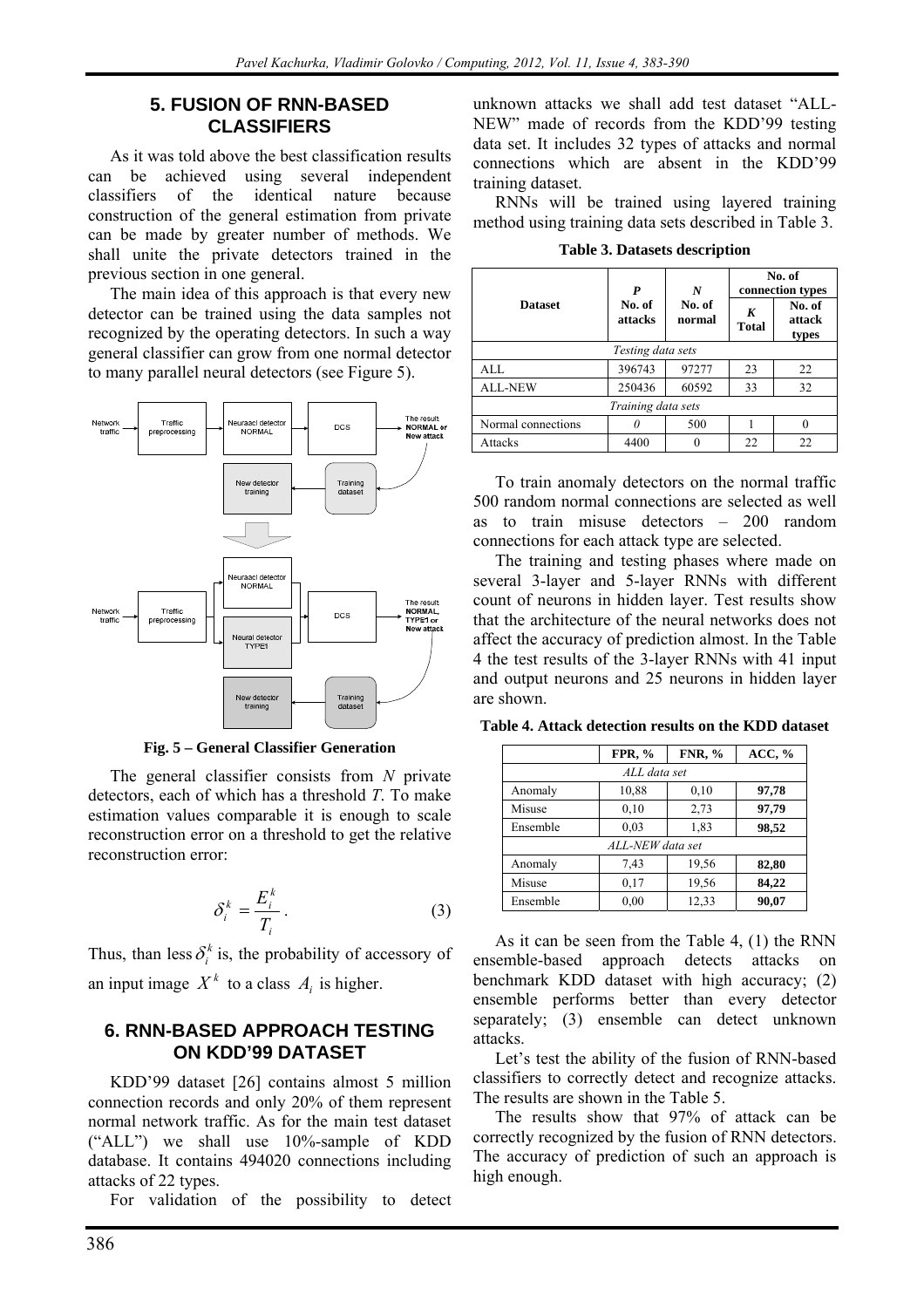| Table 5. Results of attack detection and recognition by |  |
|---------------------------------------------------------|--|
| <b>RNN-fusion on the KDD dataset</b>                    |  |

| FPR, $%$   | <b>FNR, %</b> | ACC, % | $CR, \%$ |
|------------|---------------|--------|----------|
| 12.50      | 0.01          | 97.53  | 97.41    |
| $\cos, \%$ | probe, $%$    | r2l, % | u2r, %   |
| 99.87      | 96,76         | 99.73  | 98,08    |

#### **7. RNN-BASED IDS TESTING ON THE REAL NETWORK DATA**

Our IDS prototype is implemented for the operating system GNU/Linux using open source software BroIDS, mawk, bash, tee, gcc. For the training and testing purposes we have conducted the attacks of the following types: (1) *tcpscan* – the attack of Probe class, scans the open ports of the victim using TCP-connections; (2) *synflood* – DoSattack, tries to flood the victim with the SYN packets of TCP connections; (3) *udpflood –* DoSattack, floods the victim with UDP packets. The training datasets contain 500 collected connections for each class.

**Data Preprocessing.** IDS receives a records of all network connections formed with the help of Bro IDS from host's traffic. Bro is an open source intrusion detection system which performs a modified script for obtaining records of the connections which include the following fields: timestamp, duration of connection in seconds; source's and destination's IP-address; name of the service used; port numbers; the number of bytes transferred; the result flag of the connection.

Bro consistently generates connection strings which are piped to the pre-processing module (see Figure 6). Further, the obtained connection lines are handled consistently by several scripts in awk, which form the records similar to KDD database [26] records, encode categorical parameters and normalize input data. The resulting row of numbers is used as the input vector to RNN-based detectors.

```
61.674526 192.168.2.20 74.125.10.225 http 51450 
80 tcp 989 20105 SF X ShADadfFR 
↓
61 tcp http 989 20105 SF 0 0 0 1 0 0 0 1 1 1 
↓
61 1 20 989 20105 1 0 0 0 1 0 0 0 1 1 1 
↓
0.85635375 0.50000109 0.78600832 0.95235664 
0.98665665 0.50000109 0.0066928509 0.0066928509 
0.0066928509 0.50000109 0.0066928509 
0.0066928509 0.0066928509 0.50000109 0.50000109 
0.50000109
```
#### **Fig. 6 – Data Preprocessing**

**Neural Detectors' Training.** Each particular detector is a nonlinear recirculation neural network with one hidden layer. Learning algorithm and the functioning of RNN is implemented in C and as a

result IDS has speed adequate to assess the functioning of the prototype system in real time.

RNNs are trained using the method of layerlearning. Then the initial threshold value for a particular detector is set equal to the value at which 5% of the images of the training sample gives a reconstruction error above the threshold. After this threshold adjustment neural detector is able to determine the membership of its class with up to 95% in real time mode.

Time and quality of training depends on the number of images in the training set. Table 6 shows the results of thresholds setting for the detectors of the three classes when applied to the input detector images of the training sample.

**Table 6. Threshold Adjustment Results** 

| Class $A_i$ name | $DR_i$ , % | Threshold T <sub>i</sub> |  |
|------------------|------------|--------------------------|--|
| Normal           | 94.6       | 0.819415                 |  |
| tepsean          | 94.8       | 0.835775                 |  |
| synflood         | 94,8       | 0.785963                 |  |

**Private Detectors Functioning and Generation.** Trained and configured neural detectors calculate the relative reconstruction error and conclude probability of belonging of the input image to the class.

The result of the private detector is a string containing a timestamp to identify a specific connection; the name of the class, which is responsible for this detector; the absolute error of reconstruction of input images; the relative error of reconstruction of the input image, which will be used to decide to witch class image belongs. If the relative error of reconstruction is greater than 1, then the image is saved for possible future participation in new detector training.

Table 7 shows the results of the analysis of three classes by private detectors. Every connection was fed to the detectors of two classes to which this connection does not belong. The successful decision in this case is result more than 1 on every detector. It shows that this algorithm can be successfully used for anomaly and unknown attack detection.

**Table 7. Anomaly Detection Quality** 

| <b>Real / Predicted</b> | normal | tepsean | synflood |
|-------------------------|--------|---------|----------|
| normal                  |        | 100,00% | 31,00%   |
| tepsean                 | 98,20% |         | 84,00%   |
| synflood                | 99,40% | 94,40%  |          |

At the beginning of its operation IDS has only one source of data: normal network traffic. Neural detector trained on this traffic begins to detect anomalies in network connections. For example, all tcpscan connections were correctly identified as an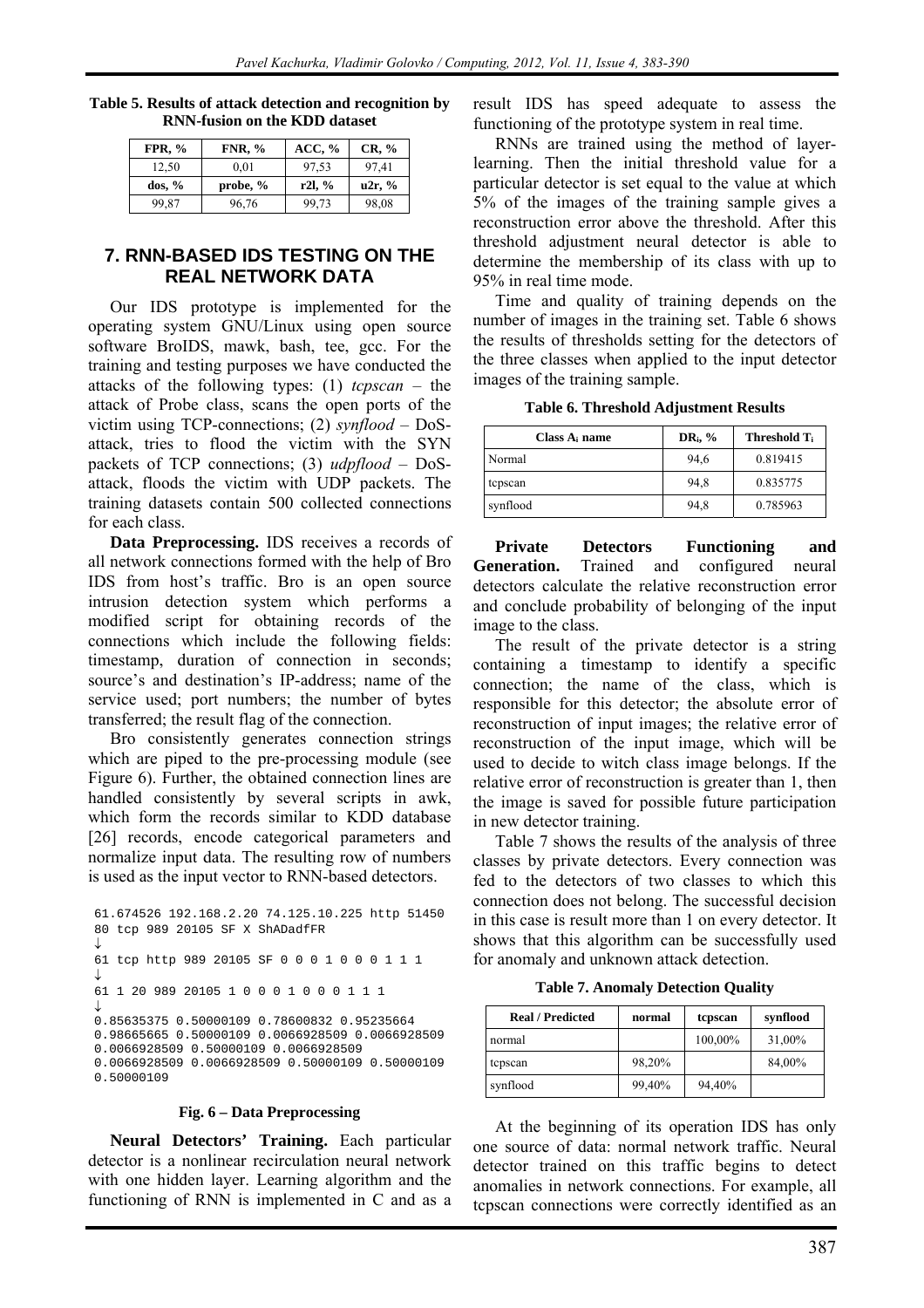anomaly (see Table 8), and saved for new detector training like a training sample.

As seen from Table 5 quality of detection of synflood images as anomalies at the normal-detector is quite low – only 31%. But in the opposite synflood- detector detects anomalies in normal connections with an accuracy of 99.4%. By combining these detectors into a single system in accordance with Section 3, we can obtain a significant increase in quality of recognition.

Nevertheless, we can conclude that the quality of anomaly detection and therefore – detection of unknown attacks by private normal-detector is high enough.

In case none of detectors operating in the IDS predicted input image as belonging to its class IDS accumulates image for a training of new detector.

**Attack Recognition.** This module accumulates the results of analysis of input image by all currently functioning private detectors. It is worth noting that the detectors operate in parallel mode. If all the relative errors are greater than 1 it is concluded that the connection may not belong to either of these classes. Mode of recognition of a new class can be turned off and then even among relative errors greater than 1 the smallest one will be chosen.

Table 8 and 9 show the quality of attack detection and recognition on the training datasets and in the real-time testing.

**Table 8. Attack Detection and Recognition on the Training Datasets** 

|                               | W/out new class gen. |            |          | With new class gen. |            |       |
|-------------------------------|----------------------|------------|----------|---------------------|------------|-------|
|                               | $FN_{K}$ %           | $FN_{U}$ % | $FP, \%$ | $FN_{K}$ %          | $FN_{U}$ % | FP,%  |
| normal<br>tepsean             | 0,40                 | 87,60      | 1,60     | 0,00                | 63,00      | 2,40  |
| normal<br>synflood            | 0.00                 | 90,80      | 0.60     | 0,00                | 0,00       | 40,20 |
| normal<br>synflood<br>tepsean | 0.04                 |            | 1,80     | 0,00                |            | 8,60  |

**Table 9 Attack Detection and Recognition in Real-Time Mode** 

|                               | W/out new class gen. |            | With new class gen. |            |            |             |
|-------------------------------|----------------------|------------|---------------------|------------|------------|-------------|
|                               | $FN_K$ %             | $FN_U, \%$ | $FP, \%$            | $FN_{K}$ % | $FN_U, \%$ | <b>FP,%</b> |
| normal                        |                      |            |                     |            | 7.68       | 1,22        |
| normal<br>tepsean             | 0,20                 | 100,0      | 0.98                | 0,28       | 10,70      | 1,22        |
| normal<br>synflood            | 14,72                | 33,32      | 0.73                | 4,72       | 0,10       | 7,82        |
| normal<br>synflood<br>tepsean | 1,09                 | 48,44      | 1,22                | 1,09       | 0,01       | 8,81        |

#### **8. CONCLUSION**

The results of experiments presented in Section 6 and Section 7 let us to make the following conclusions.

RNN-based anomaly and misuse detectors separately perform with good accuracy but the best

accuracy can be achieved when used both of them. The use of RNN-based ensemble of anomaly and misuse detector allows to detect known attacks with superior accuracy 98% and to detect previously unseen attaks with good accuracy 90%.

The fusion of RNN-based classifiers is the evolution of the ensemble. Fusion classifier allows not only to detect but also to recognize the attack. Like an ensemble it can detect and recognize network intrusions previously seen in the training dataset (see Figure 7) and totally unknown and the quality of recognition is high enough. Unlike an ensemble where the decision is made by the absolute reconstruction error in the fusion classifier decision is made by the relative reconstruction error. It allows to tune classifier's accuracy using methods of threshold selection.



**Fig. 7 – ROC of Known Attack Detection Using RNNbased Ensemble** 

Tests on the real network data prove that this technique can be used for building real-time intrusion detection systems. The main promising result of presented technique is that both anomaly and misuse detection simultaneously can successfully detect known and previously unseen network intrusions.

#### **9. REFERENCES**

- [1] CSI Computer Crime and Security Survey 2010 [Electronic resource] Mode of access: http://gocsi.com/survey. – Date of access: 11.01.2011.
- [2] Proposal for a Regulation of the European Parliament and Council concerning the European Network and Information Security Agency (ENISA) [Electronic resource] Mode of access: http://ec.europa.eu/governance/ impact/ia\_carried\_out/docs/ia\_2010/sec\_2010\_ 1126 en.pdf. – Date of access: 11.01.2011.
- [3] J. Beale and Caswell. *Snort 2.1. Intrusion Detection*. – 2-nd ed. – Syngress Publishing, Inc. 2004.
- [4] Prelude SIEM. [Electronic resource] Mode of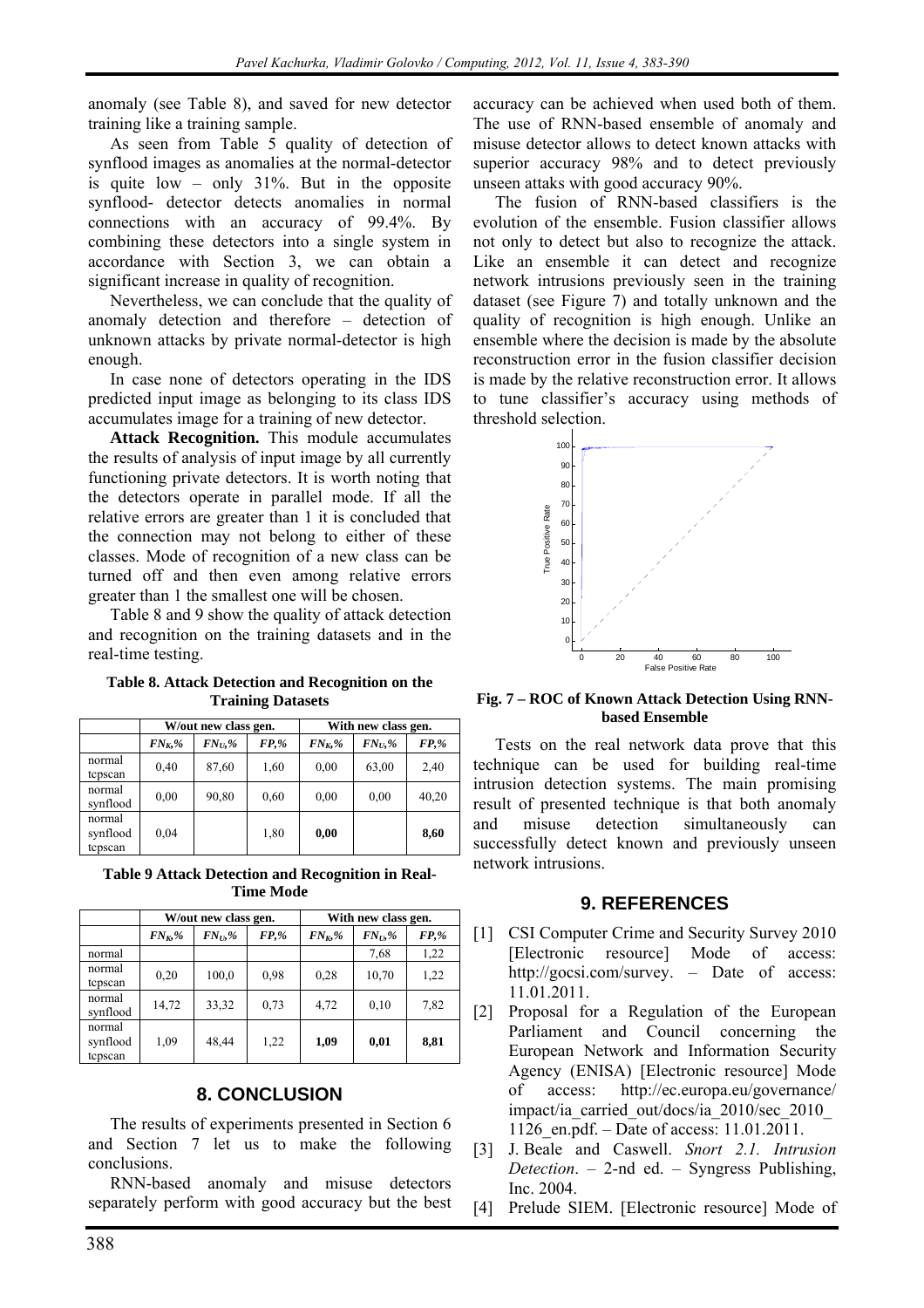access: http://www.prelude-technologies.com/ en/welcome/index.html. – Date of access: 12.01.2011.

- [5] Cisco Intrusion Detection [Electronic resource] Mode of access: http://www.cisco.com/warp/ public/cc/pd/sqsw/sqidsz/index.shtml. Date of access: 12.01.2011.
- [6] Bro Intrusion Detection System [Electronic resource] Mode of access: http://www.broids.org/. Date of access: 12.01.2011.
- [7] J. Frank, Artificial intelligence and intrusion detection: Current and future directions, The 17th National Computer Security Conference, Baltimore, MD, 1999 / National Institute of Standards and Technology (NIST). – 1999.
- [8] C. Srilatha, A. Ajith, Th. Johnson, Feature deduction and ensemble design of intrusion detection systems, *Computers & Security*, (24) (2005), pp. 295-307.
- [9] T.D. Lane, *Machine Learning Techniques for the Computer Security Domain of Anomaly Detection,* Ph. D. Thesis, Purdue Univ., West Lafayette, IN, 2000.
- [10] J.E. Dickerson, J.A. Dickerson, Fuzzy intrusion detection, *IFSA World Congress and 20th North American Fuzzy Information Processing Society (NAFIPS) International Conf.: proceedings*, Vancouver, Canada, July, 2001. – North American Fuzzy Information Processing Society (NAFIPS), (Vol. 3), (2001), pp. 1506- 1510.
- [11] S.A. Hofmeyr, S. Fo, Immunizing computer networks: Getting all the machines in your network to fight the hacker disease, The 1999 IEEE Symp. on Security and Privacy: proceedings, Oakland, CA, 1999. – IEEE Computer Society Press, 1999.
- [12] E. Eskin, A geometric framework for unsupervised anomaly detection: Detecting intrusions in unlabeled data, *Data Mining for Security Applications*; Eds.: D. Barbar, S. Jajodia, Boston, Kluwer Academic Publishers, 2002.
- [13] A. Iftikhar, A. Azween, A. Alghamdi, Towards the selection of best neural network system for intrusion detection, *International Journal of the Physical Sciences*, (5) 12 (2010), pp. 1830- 1839.
- [14] A. Ali, A. Saleh, T. Badawy, Intelligent adaptive intrusion detection systems using neural networks (comparative study), *International Journal of Video & Image Processing and Network Security*, (10) 1 (2010).
- [15] M. Pradhan, S.K. Pradhan, S.K. Sahu, Anomaly detection using artificial neural network, *International Journal of Engineering*

*Sciences & Emerging Technologies,* (2) 1 (2012), pp. 29-36.

- [16] Kh. Al-Nafjan, M.A. Al-Hussein, A.S. Alghamdi, M. Amanul Haque, and I. Ahmad, Intrusion detection using PCA based modular neural network, *International Journal of Machine Learning and Computing*, (2) 5 (2012), pp. 583-587.
- [17] A. Jahanbani, H. Karimi, A new Approach for detecting intrusions based on the PCA neural networks, *Journal of Basic and Applied Scientific Research*, (2) 1 (2012), pp. 672-679.
- [18] G. Liu, Z. Yi, S. Yang, A hierarchical intrusion detection model based on the PCA neural networks, *Neurocomputing*, 2007.
- [19] L.O. Anyanwu, L. Keengwe, G.A. Arome, Scalable intrusion detection with recurrent neural networks, *International Journal of Multimedia and Ubiquitos Engineering*, (6) 1 (2011).
- [20] H.G. Kayacik, A.N. Zincir-Heywood, M. Heywood, A hierarchical SOM-based intrusion detection system, *Engineering Applications of Artificial Intelligence*, 9 (2006), pp. 439-451.
- [23] G. Liu, Z. Yi, S. Yang, A hierarchical intrusion detection model based on the PCA neural networks, *Neurocomputing*, 2007, pp. 1561- 1568.
- [24] T. Novosad, J. Platos, V. Snasel, A. Ajith, Fast intrusion detection system based on flexible neural tree, *proceedings of Sixth International Conference on Information Assurance and Security (IAS)*, USA, 2010, pp. 142-147.
- [25] G. Wang, J. Hao, J. Ma, L. Huang, A new approach to intrusion detection using Artificial Neural Networks and fuzzy clastering, *Expert Systems with Applications*, (2) (2010).
- [26] M.J. Muna, M. Mehrotra, Design network intrusion detection system usin hybrid fuzzyneural network, *International Journal of Computer Science and Security*, (4) 3 (2010), pp. 258-294.
- [27] A. Yousef, Z. Jovanovic, Flow-based anomaly intrusion detection system using neural network, *Proceedings of International Conference on Internet Computing, Informatics in E-Business and applied Computing (ICIEACS 2012)*, Bur Dubai, UAE, 2012.
- [28] KDD Cup'99 Competition, 1999, http://kdd. ics.uci.edu/databases/kddcup99/kddcup99.html
- [29] G. Giacinto, F. Roli, L. Didaci, Fusion of multiple classifiers for intrusion detection in computer networks, *Pattern Recognition Letters*, 24, 2003, pp. 1795-180.
- [30] S. Saravanakumar, Umamahchwari, D. Jayalakshmi, R. Sugumar, Development and